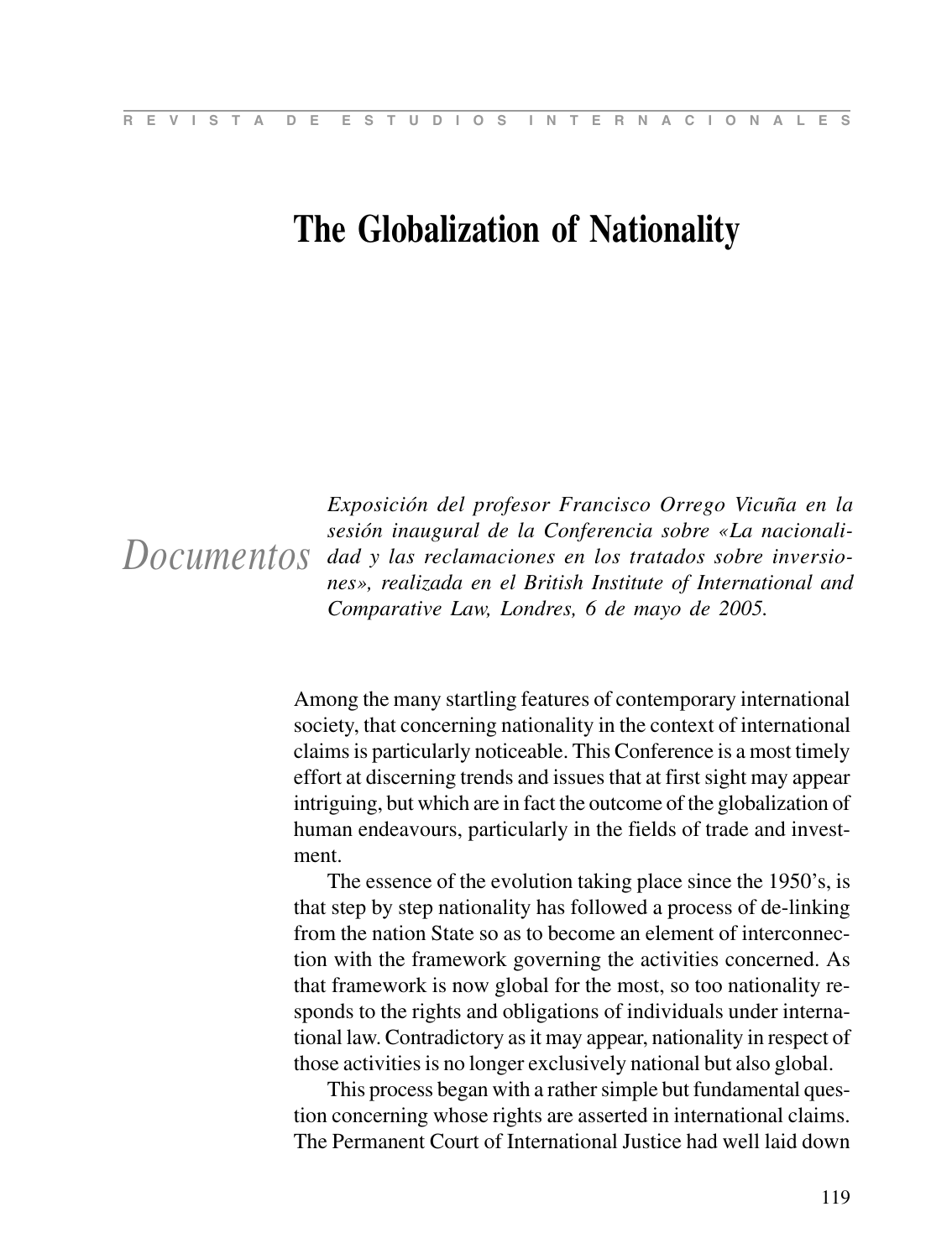## *Documentos*

the rule characterizing an inter-State system of international law when it held in the *Mavrommatis Concessions* case that by taking up the case of one of its subjects the State was in reality asserting its own rights. It was the time of classic diplomatic protection and its discretionary espousal of claims and the disposition of compensation by the State.

The inherent legal contradictions embodied in this approach and the political use of diplomatic protection as an instrument of power politics had been noted since the very outset, as we have recently been reminded by the work of the International Law Commission and the International Law Association on this matter. The Calvo Clause, aiming at eliminating the role of diplomatic protection and replacing it by the resort to domestic courts, was a first major reaction against this situation.

There was, however, a different kind of reaction in line with the requirements of the international legal system. This was the view that in protecting their nationals States were not asserting their own rights but those of the injured individual. This new approach would have major consequences. First, protection began to lose its diplomatic or political character, as the State was no longer the claimant but rather the conduit for bringing an international claim. Next, why could the individual not have direct standing on his own for bringing claims under international law?

This premise brought about one of the biggest changes in international law ever: the gradual reshaping of the whole system of international dispute settlement and the direct access of individuals to such system. Human rights and foreign investments are but two examples of a change that is likely to continue. More and more disputes will be handled outside the system of diplomatic protection, which has in fact become the residual mechanism for international claims. It is not a question that the State is fading away, as it is the major actor of the international legal system, but rather that it is opening up to, and beginning to operate in the context of global society and thus facilitating the role of individuals therein.

A major consequence of this change in the law is that now the State has been clearly conceived as an entity at the service of the individual and not the other way around, as it was for far too long. Even in areas where the State keeps discretionary powers as to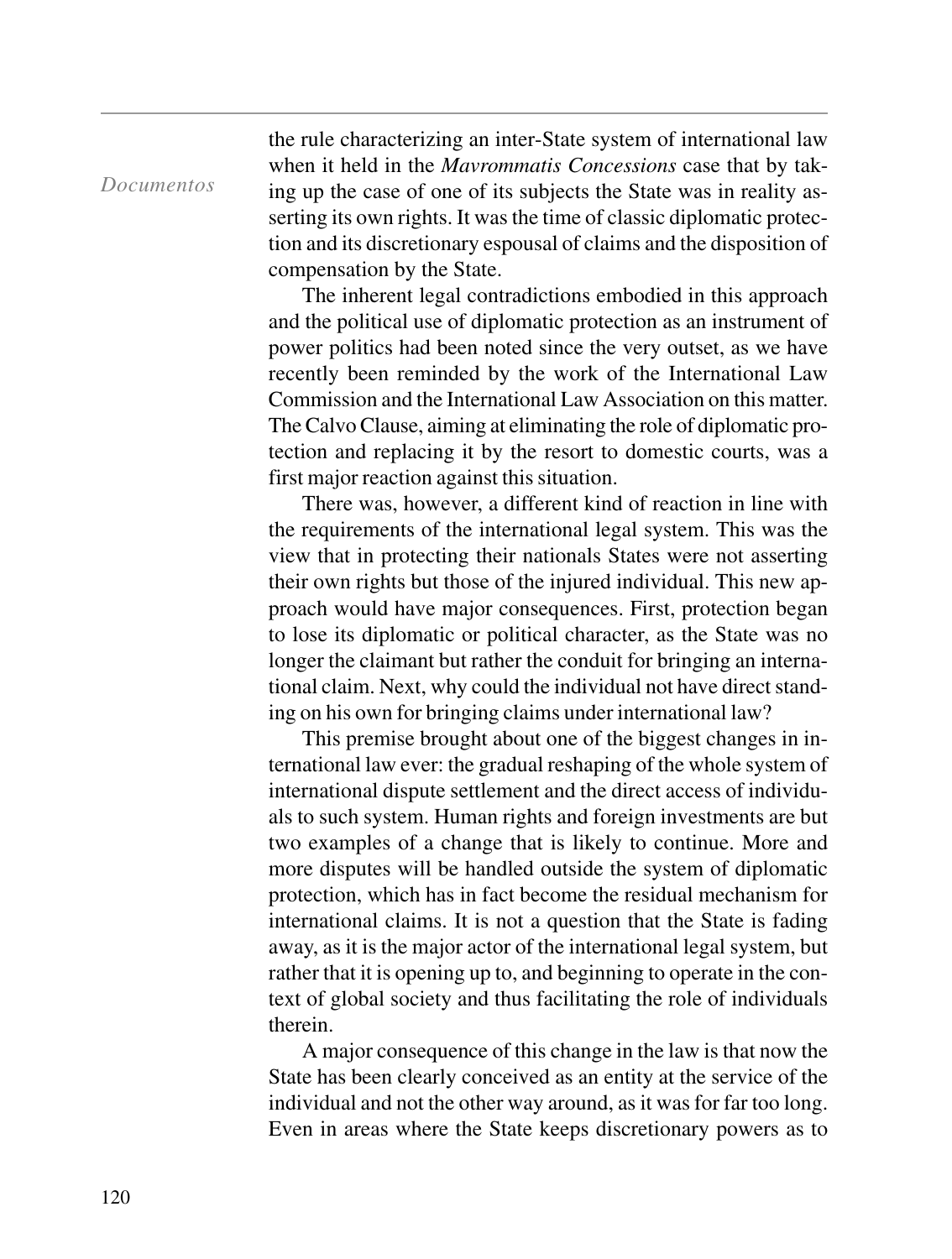the exercise of diplomatic protection, these powers are not beyond the scrutiny of courts, as recent English cases have made clear.

*Documentos*

Changes are also apparent in connection with the requirements of an effective link of nationality. The principle of effectiveness outlined in the *Nottebohm* case is still a central tenet of the international legal system, but the law concerning international claims has for quite some time introduced an important degree of flexibility when the needs of justice are to be better served. Espousal of non-nationals in certain circumstances, protection of nationals of the defendant State and recognition of the right to claim of stateless persons, are some examples of this major innovation.

Not only the rules on continuance of nationality, transferability of claims and double nationality have become better adapted to the new realities of international law, but also the operation of international financial and insurance markets have gained in effectiveness as a result.

It could come as no surprise that in this context the requirements of nationality concerning corporations would also dramatically change as such legal entities are still more closely related to the internationalization of capital. The *dictum* of the International Court of Justice in the *Barcelona Traction* case restricting international claims to the State of incorporation of the affected company, not only did not settle the issue posed but also failed to identify the genuine interest associated to the investment. The Court did not ignore the trends that were already at hand in connection with the ICSID Convention, but decided to privilege the formal bar of nationality over the substance of the underlying economic reality.

It would not take long for the Court to mend its course on the matter, as was well evidenced by its decision in the *Elsi* case, where shareholders of a foreign company were protected by their State of nationality against the State of incorporation. A massive State practice followed, first by gradually lowering the percentage of the interest in a foreign company that was required to bring a claim, ranging from the 100% interest present in *Elsi* to a 50% in various bilateral treaties, and thereafter to a 25%, or even a 4%.

Next, and most significant in this respect, have been the rules governing claims in the United Nations Claims Commission. Di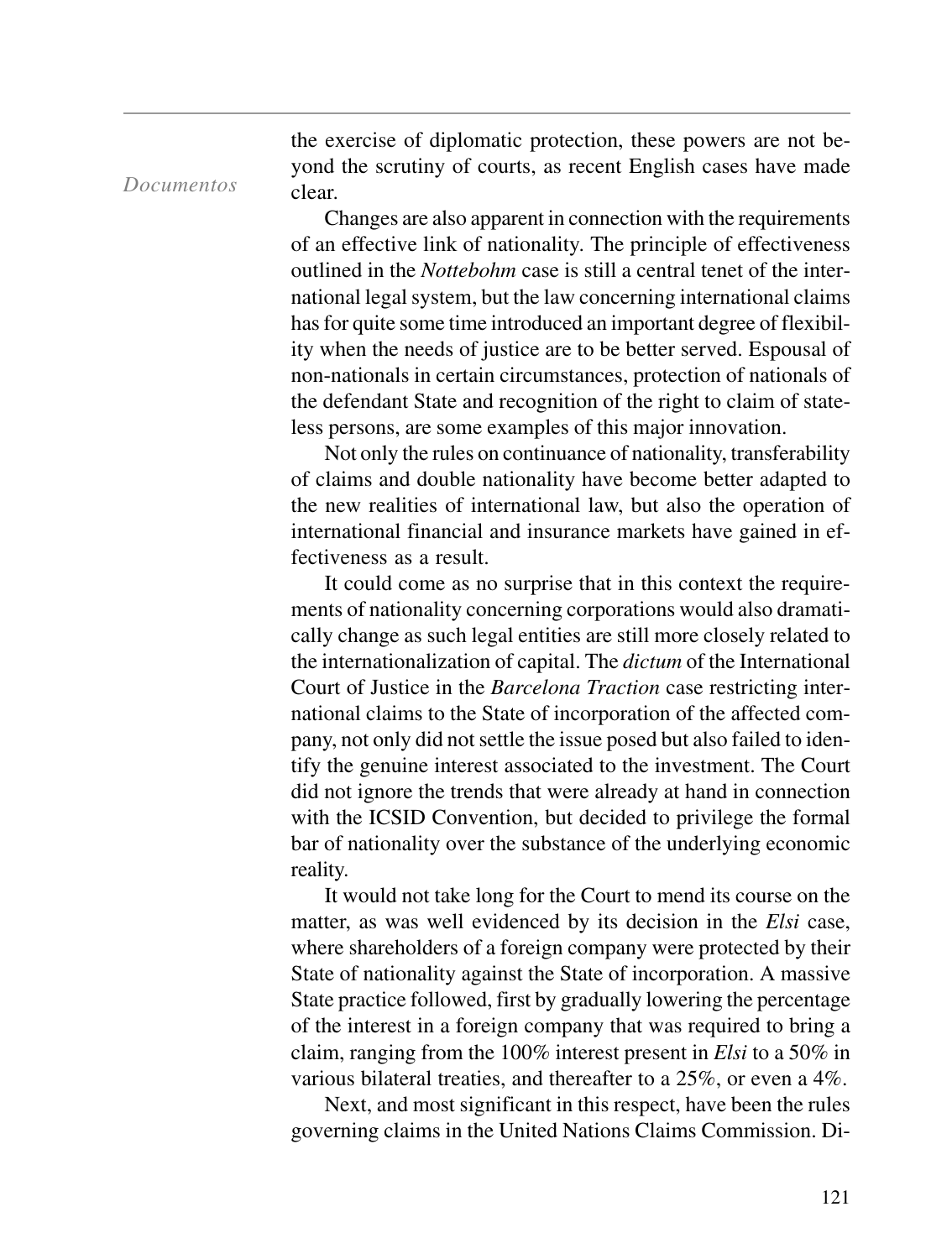*Documentos*

rect submission of claims by affected companies even in the absence of espousal by the State of incorporation, submission of claims by one State on behalf of companies or nationals of another State, claims by shareholders otherwise barred because of nationality and proportional partnership claims, are some of the novel features of this system. It must also be noted that under Resolution 123 (2001) an elaborate claims system was established when the real owner could not appear as shareholder because of domestic legal restrictions.

The evolution noted is at the very heart of the series of ICSID, UNCITRAL and NAFTA cases that for the past fifteen years have opted for looking beyond the formal legal personality of both States and corporations, searching to identify the real economic interest protected under the applicable rules of international law. Bilateral investment treaties, free trade agreements and contracts have of course been the source of such applicable rules.

In *Goetz* v. *Burundi*, the Tribunal summarized this view when holding that the right of action in ICSID case law was not restricted "*aux seules persones morales directemente visèes par les mesures litigieuses mais l'ètend aux actionnaires de ces personnes, qui sont les veritables investisseurs*".

The right of action of locally incorporated companies having the nationality of the very State they are taking to court insofar an international claim is concerned, has also been recognized by the ICSID Convention when the distinguishing feature of foreign control intervenes and so is agreed by the respective States. The reason is again the same, because otherwise the formal issue of nationality would prevent a claim by whom believes to have made the real economic loss.

Investment treaties have on occasion gone beyond this alternative and have allowed for claims of minority or indirect shareholders that are not in control of the corporation concerned. Quite rightly, the argument has been made that this approach could lead to an endless chain of claims which would allow for the right of action of a company that has invested in a company that in turn has invested in another company and thereon.

Yet again here the answer seems to be, as held in a number of recent cases, not to bar claims by individual shareholders separate from the company on that fact alone, but to require that it be shown